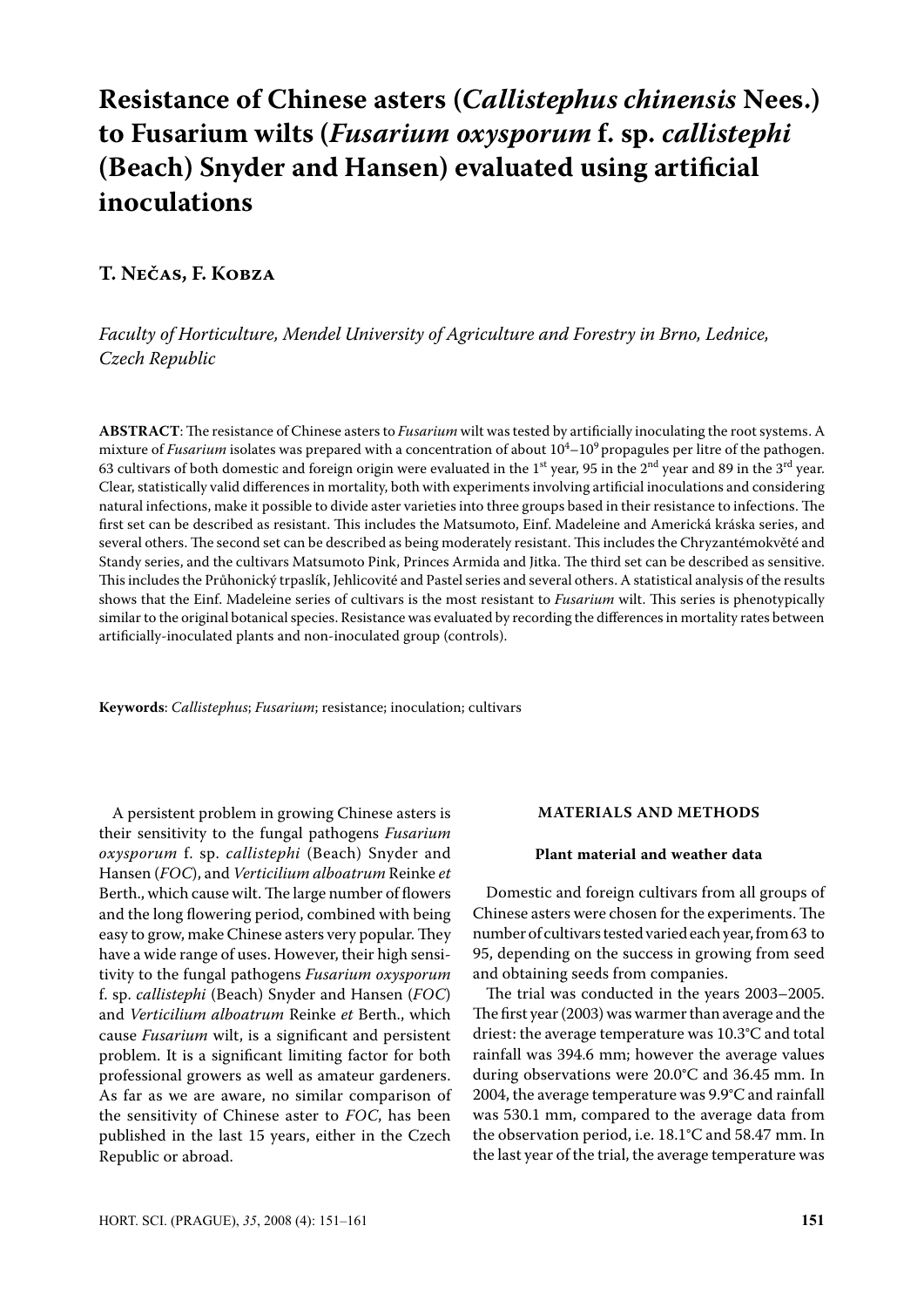9.5°C and total rainfall was 556.1 mm, whereas the respective values from the observation period were 18.2°C and 65.5 mm. Overall, it can be concluded that the weather data in the trial area for the years 2004 and 2005 were close to the long-term average, while 2003 was by 1.3°C warmer than the long-term average, and about 23% less rainfall was recorded than the average.

## **Isolation of the pathogen**

For the isolation and cultivation of *FOC,* the techniques described by Krátká and Dušková (1991) and Nováková (1998) were used. Stem sections with the length of about 5 mm were taken from infected tissues showing visible signs of necrosis, disinfected with 70% ethyl alcohol, briefly scorched by flame and immediately placed on Komada's medium in Petri dishes. The whole process of isolating and cultivating *FOC* was conducted in the protective atmosphere of a flow-box (growth chamber). The inoculated media were incubated at 20°C (nights) and 24°C (days), with 12-hour day length. The inoculated plant material used for the isolations was kept in dry and hermetically sealed PVC bags. They can be safely stored only for one year, so the process has to be repeated every year. The inoculation was done using the solution of isolates for watering the tested plants. The mixture of isolates was prepared from the cultivated isolates of *FOC* grown on agar. Sufficiently large and sporulating isolates of *FOC* were taken from the Petri dishes and homogenized in a shaker with 1 litre of distilled water (Stuchlíková, Kováčiková 1993; Szczech 1999; Molina-Rodriguéz et al. 2003).

## **The evaluation of resistance to** *FOC* **under field conditions**

The field experimental design for each cultivar consisted of 30 plants that were tested in two replications (60 plants in total) each year in the field inoculated by the *FOC* pathogen. Another field was used as a control (not inoculated group) with 10 plants in two replications (20 plants in total). Seeds of the plants to be tested were sown in a box with seedling substrate (peat obtained from Soběslav, a. s.) and the seedlings were grown in a greenhouse before their planting out at the end of May with a spacing of  $0.4 \times 0.2$  m. The planting was organized using the method of randomized squares so that the squares with the same cultivars did not neighbour. Quantities of 120–150 l of fusarium mixture from isolates, with the concentration of  $10^4$ – $10^9$  propagules per litre, were prepared for the inoculations. The trial plots were inoculated with this mixture by using a watering can to apply 10-litre. Tested plants were inoculated immediately after their planting out when the soil surface around the plants was still loosened.

Evaluations of *Fusarium* resistance were made at  $6-7$ -day intervals, from the  $1<sup>st</sup>$  June till the end of September, by recording numbers of dead plants. The percentage of surviving plants was calculated and consequently, each cultivar was assigned to one of the five classes of *Fusarium* resistance (Table 1).

## **The evaluation of resistance to** *FOC* **after artificial inoculation of plants in the greenhouse (the plant pot experiment)**

The same method of preparing the mixture of isolates was used as for the field experiment. The seeds were sown into seed trays and plants at the 4 trueleaf stage were used for the plant pot experiment. Substrate B (Peat from Soběslav, a. s.) was disinfected with granulated Basamid (200  $\rm g/m^3$ ). The pot experimental design consisted of two variants (inoculated and not inoculated), and 20 plants for each of 30 cultivars were tested. The pot experiments ran from April till June and the observations were made at 6–7-day intervals. Individual evaluations were made in the same way as for the field experiments.

The inoculations of young plants were made according to the method described by STUCHLÍKOVÁ and Kováčiková (1993). Approximately one third of the root length was removed from the tips and the plants were then left to soak for about 1 minute in a suspension of the mixture of isolates with a concentration of  $1 \times 10^4$  propagules per ml. The inoculated plants were then planted in pots ( $\varnothing$  100 mm) using a sterile substrate and placed in a greenhouse with a daytime temperature of 20°C.

### **The method of statistical analysis**

For the statistical evaluation have used Kruskal-Wallis one factor analysis and multiple *t*-test. *U*-test

Table 1. Scale for assessing Chinese asters for resistance to *FOC*

| Percentage of<br>mortality | Rating scale | Level of resistance |
|----------------------------|--------------|---------------------|
| $0 - 20$                   | 5            | very high           |
| $21 - 40$                  | 4            | high                |
| $41 - 60$                  | 3            | middle              |
| $61 - 80$                  | 2            | low                 |
| $81 - 100$                 | 1            | none                |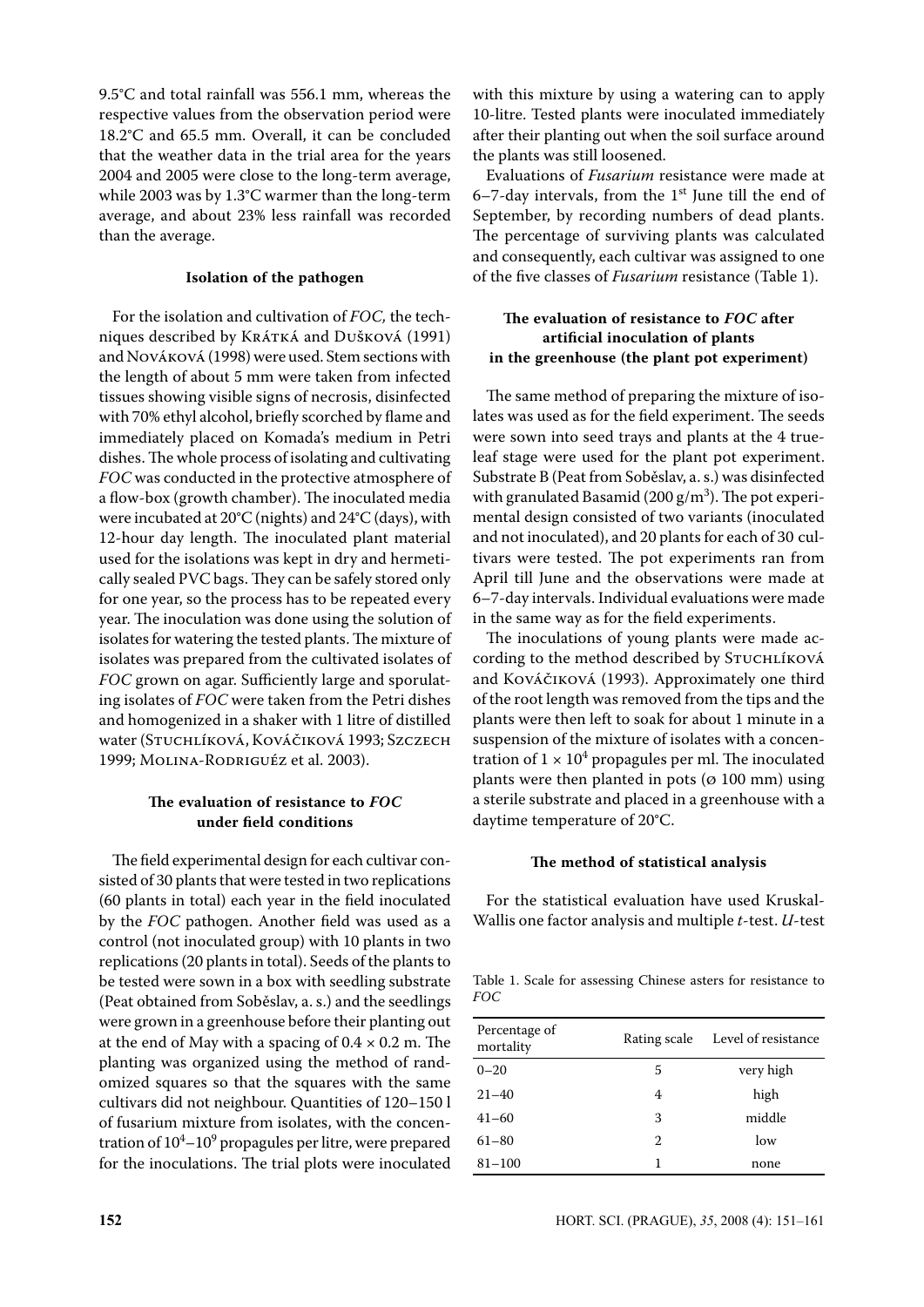| i                                                                                                                                                                                                                                   |
|-------------------------------------------------------------------------------------------------------------------------------------------------------------------------------------------------------------------------------------|
|                                                                                                                                                                                                                                     |
|                                                                                                                                                                                                                                     |
|                                                                                                                                                                                                                                     |
|                                                                                                                                                                                                                                     |
|                                                                                                                                                                                                                                     |
|                                                                                                                                                                                                                                     |
|                                                                                                                                                                                                                                     |
|                                                                                                                                                                                                                                     |
|                                                                                                                                                                                                                                     |
|                                                                                                                                                                                                                                     |
| serve the function of the line of the control of the control of the control of the control of the control of the control of the control of the control of the control of the control of the control of the control of the cont<br>İ |
|                                                                                                                                                                                                                                     |
|                                                                                                                                                                                                                                     |
|                                                                                                                                                                                                                                     |
|                                                                                                                                                                                                                                     |
|                                                                                                                                                                                                                                     |
| :<br>:<br>:                                                                                                                                                                                                                         |
|                                                                                                                                                                                                                                     |
|                                                                                                                                                                                                                                     |
|                                                                                                                                                                                                                                     |
|                                                                                                                                                                                                                                     |
|                                                                                                                                                                                                                                     |
|                                                                                                                                                                                                                                     |
| $\vdots$                                                                                                                                                                                                                            |
|                                                                                                                                                                                                                                     |
|                                                                                                                                                                                                                                     |
|                                                                                                                                                                                                                                     |
|                                                                                                                                                                                                                                     |
| ֧֧֢֧֢ׅ֧֢֛֛֧֧ׅ֧֧֧֚֚֚֚֚֚֚֚֚֚֚֚֚֚֚֚֬֜֡֜֝֜֜֜                                                                                                                                                                                            |
|                                                                                                                                                                                                                                     |
| ;                                                                                                                                                                                                                                   |

| 4<br>Matsumoto Gelb               |                                |                   |
|-----------------------------------|--------------------------------|-------------------|
|                                   | Průhonický trpaslík modrý      | $\sim$            |
|                                   | Průhonický trpaslík bílý       | $\sim$            |
| Homogeneous group 7               | Chryzantémokvětá Sázava        | $\sim$            |
| ₹<br>Riesen Prinzess mix          |                                |                   |
| S<br>Chryzantémokvětá Jizera      | Homogeneous group 14           |                   |
|                                   | Průhonický trpaslík žlutý      | $\mathbf{\sim}$   |
| Homogeneous group 8               | Průhonický trpaslík šarlatový  | $\sim$            |
| S<br>Princes šarlatová            | Princes Suzan                  | $\sim$            |
| S<br>Chryzantémokvětá tm. fialová |                                |                   |
|                                   | Homogeneous group 15           |                   |
| Homogeneous group 9               | Průhonický trpaslík sv. růžový | $\mathbf{\Omega}$ |
| S                                 | Chryzantémokvětá sv. modrá     | $\mathbf{\Omega}$ |
| S<br>Bukett mix                   |                                |                   |
|                                   | Homogeneous group 16           |                   |
| Homogeneous group 10              | Chryzantémokvětá Vltava        |                   |
| S<br>Chryzantémokvětá bílá        | Jehlicovitá žlutá              |                   |
| $\infty$<br>Jaune Clair           | lehlicovitá bílá               |                   |
|                                   | Jehlicovitá karmínově červená  |                   |
| Homogeneous group 11              | Nina                           |                   |
| 3<br>Bleu d'Azur                  | Královna trhu červená          |                   |
|                                   | Pastel mix                     |                   |
| Homogeneous group 12              |                                |                   |
| 3<br>Růžové poupátko              |                                |                   |
|                                   |                                |                   |
|                                   |                                |                   |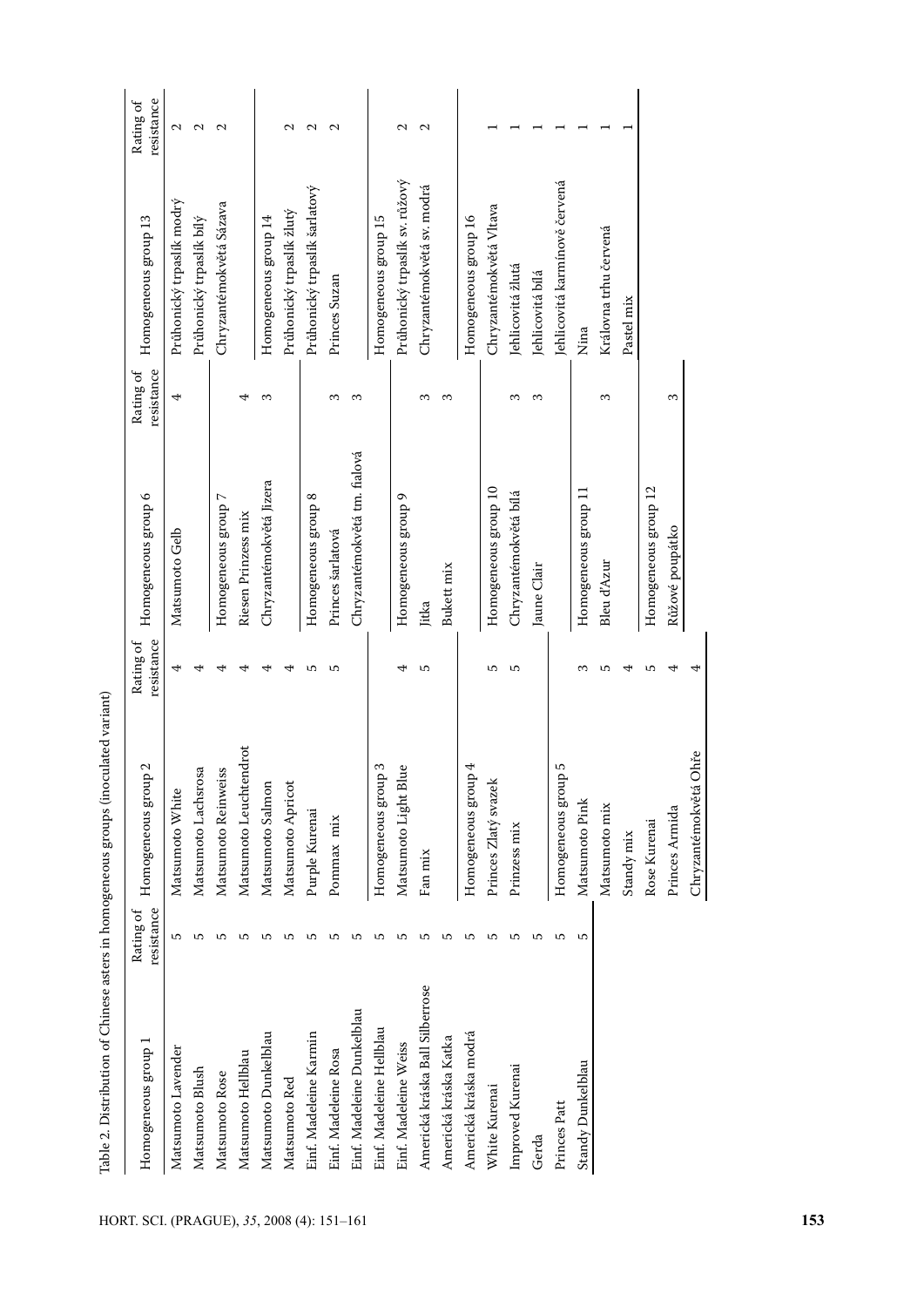was used for evaluation of significant differences in regression of plant mortality.

The testing was done to evaluate the mortality of inoculated and mortality of un-inoculated plants in all years. The homogeneous groups of resistance 1 to 16 were defined with statistical software UNISTAT, version 5.1. Clusters analysis and construction of dendrograms were performed with MVSP software, version 3.1.

#### **RESULTS**

Statistical analysis identified 16 homogeneous groups, numbered 1 to 16; between which highly significant differences were found. The most resistant cultivars of Chinese asters were found within Einf. Madeleine series; they were all placed in the group 1 (with the highest resistance). They are phenotypically very similar to the original botanical species, and its members are known in the Czech Republic as Margaretky (Рвисноvа 1970, 1972). The Matsumoto and Americká kráska series also had a significant number of cultivars in the group 1 (Table 2).

The cultivars from the jehlicovité series were all placed in group 16, being the most susceptible, along with the cultivars Nina, Chryzantémokvětá Vltava, Královna trhu červená and Pastel mix. A susceptibility to the pathogen was also confirmed in the Průhonický trpaslík dwarf series, which is known to be sensitive, and its representatives were assigned to groups 12–15. Another dwarf series, German Straussenfeder, and the Chryzantémokvěté series were classified as sensitive. High levels of resistance to *Fusarium* were not generally found in the Princes series, although some cultivars, such as Princes Patt and Princes Zlatý svazek, are more resistant than the others. Moderate levels of resistance were observed in the Pommax and Pompon Hellviolett series. Interestingly, statistical analyses assigned the cultivar Princes Zlatý svazek to group 4, but according to the point system of evaluation it was rated as highly resistant (class 5, Table 2). Similarly, the results differed in the case of the cultivars Purple Kurenai (group 2), Rose Kurenai and Matsumoto mix (group 5), all of which were rated as highly resistant (class 5) according to the point system. Group 5 is interesting because it comprises the cultivar Matsumoto Pink, which was rated as having intermediate resistance (class 3, Table 2); however it is grouped with the other cultivars showing high and very high levels of resistance.

The sixteen homogeneous groups can be divided into three sets according to their degree of resistance to *Fusarium*. Set 1 contains groups 1 to 4, with high

Table 3. Periods of acute infection pressure of *FOC* (inoculated variant)

| Period of testing    | First infection<br>pressure | Second infection<br>pressure |
|----------------------|-----------------------------|------------------------------|
| $1^{st}$ year (2003) | $27.6 - 17.7$               | $1.8 - 20.8$                 |
| $2nd$ year (2004)    | $14.6 - 3.7$                | $25.7 - 13.8$                |
| $3rd$ year (2005)    | $27.6 - 10.7$               | $1.8 - 20.8$                 |

or very high resistance. Set 2 contains groups 12 to 16, with higher degrees of susceptibility to the infection. Set 3 contains groups 5 to 11, with intermediate resistance.

Significant differences were found between the results obtained in the second year and the other two years. This was probably due to the synergetic effect of the fungus *Fusarium solani* (Martius) Saccardo present in the soil according to the analysis of soil samples taken from the test plots; it caused the premature deaths of some of the tested plants. The values for the evaluation of resistance with artificial inoculation under field conditions differed every year; the greatest differences were observed in the second year. *FOC* infection periods were recorded several times under field conditions (Table 3). The second year differed from others by the earlier beginning of the 1st and 2nd infection periods (June 14 and July 25). In the first year, the first infection period, resulting in a large loss of young plants without setting of any flowers, took place from June 27 till July 17. The second infection period was recorded at full flowering, from August 1 till August 20. In the second year the loss of plants was earlier (from June 14 till July 3), and was the result of the combined effect of *FOC* and the fungus *Fusarium solani* (Martius) Saccardo.

Cluster analysis of UPGMA and Euclidean distance of subject of the data for the inoculated plants (Fig. 1) generated a dendrogram of aster varieties separated into relatively homogeneous groups on the basis of their resistance to *FOC* inoculation.

The un-inoculated group of Chinese asters, used to compare and evaluate resistance to the pathogen, comprised exactly the same cultivars as the group of artificially inoculated plants. The un-inoculated groups were exposed to the natural infection with the *FOC* pathogen in the soil. Statistical analysis identified only 13 distinct homogeneous groups, in comparison to the 16 groups identified in the inoculated plants; most cultivars were ranged in the 1<sup>st</sup> ho-mogeneous group (Table 4). The remaining tested cultivars from the Princes series (except for the cultivar Princes Suzan) and some cultivars from the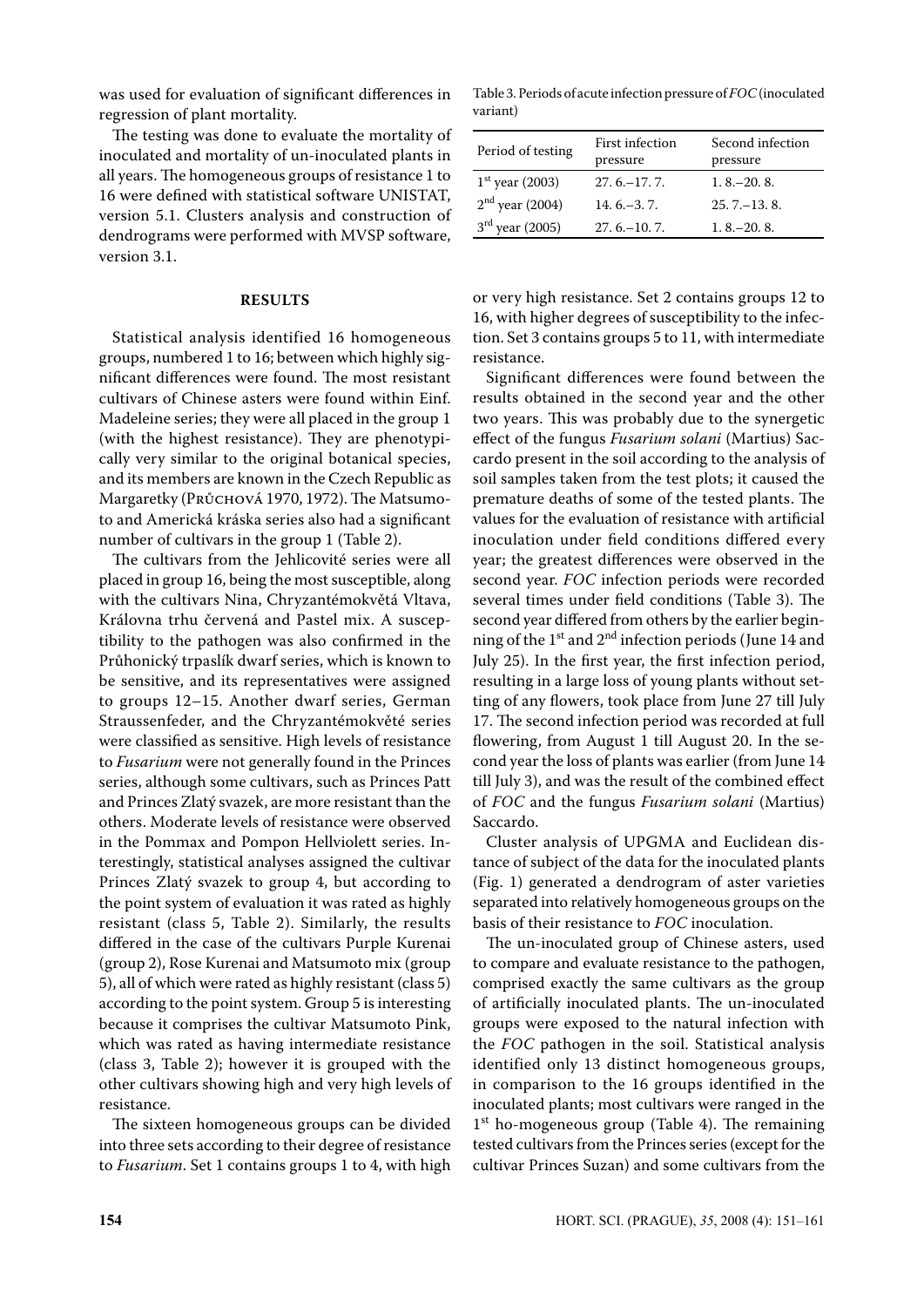

1. Cluster analysis assigns aster varieties to homogeneous groups using data from inoculations

Chryzantémokvěté series were placed in the  $1<sup>st</sup>$  set, too. The sensitivity of cultivars from the Průhonický trpaslík and jehlicovité series to *FOC* was confirmed under natural conditions. On the other hand, two cultivars from the Matsumoto series were classified as sensitive cultivars. Some cultivars (Matsumoto Apricot, Jehlicovitá žlutá, Bukett mix) with a very high level of resistance were placed in homogeneous groups 4 and 5, just like some of the cultivars in the inoculated group. The un-inoculated group of asters can be transferred into three sets, similarly to those identified in the inoculated group. The  $1<sup>st</sup>$  set comprises cultivars in the homogeneous groups 1 and 2. The  $2<sup>nd</sup>$  set comprises cultivars in the homogeneous groups 6, 7, 8, 9, 10, 11 to 13. The  $3<sup>rd</sup>$  set comprises cultivars which were difficult to place in either of the above two groups, being the homogeneous groups 3, 4 and 5. A dendrogram based on Euclidean distances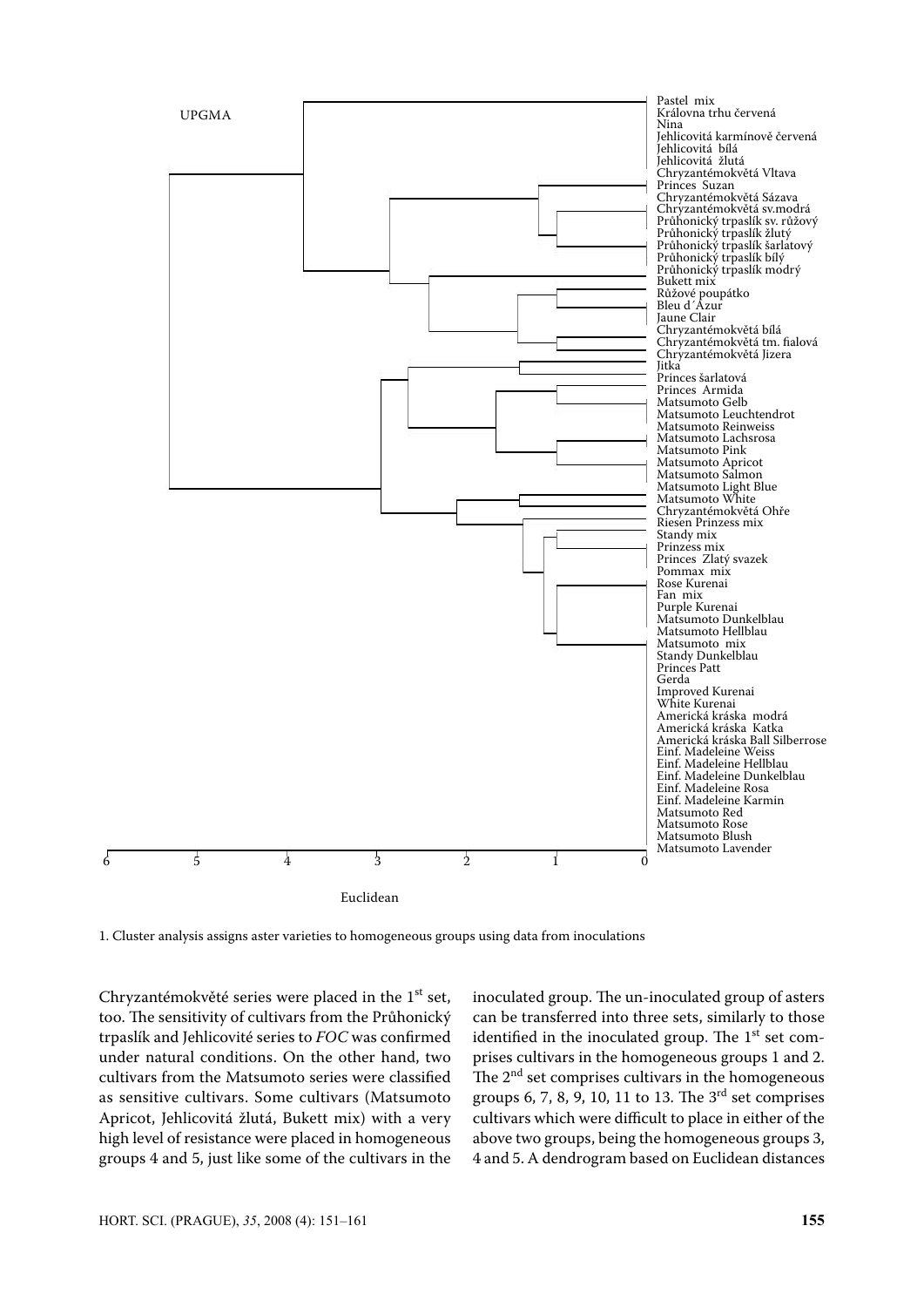| Homogeneous group               | Rating of resistance | Homogeneous group 2           | Rating of resistance | Homogeneous group 8            | Rating of resistance |
|---------------------------------|----------------------|-------------------------------|----------------------|--------------------------------|----------------------|
| Matsumoto Lavender              | ъ                    | Chryzantémokvětá Ohře         | ъ                    | Královna trhu červená          | 4                    |
| Matsumoto Dunkelblau            | 5                    | Chryzantémokvětá tm. fialová  | ъ                    |                                |                      |
| Matsumoto Blush                 | S                    | Chryzantémokvětá Jizera       | S                    | Homogeneous group 9            |                      |
| Matsumoto Hellblau              | ъ                    | Riesen Prinzess mix           | r                    | Průhonický trpaslík bílý       | 4                    |
| Matsumoto Rose                  | ю                    | Pommax mix                    | S                    | Jitka                          |                      |
| Matsumoto Red                   | S                    | Prinzess mix                  | 5                    | Matsumoto Reinweiss            |                      |
| Matsumoto Light Blue            | S                    | Standy mix                    | S                    |                                |                      |
| Matsumoto Salmon                | ص                    |                               |                      | Homogeneous group 10           |                      |
| Matsumoto White                 | ъ                    | Homogeneous group 3           |                      | Matsumoto Pink                 | 4                    |
| Matsumoto Lachsrosa             | S                    | Princes Suzan                 | 5                    | Průhonický trpaslík modrý      | 4                    |
| Matsumoto Leuchtendrot          | 5                    | Matsumoto Gelb                | ъ                    |                                |                      |
| Einf. Madeleine Karmin          | S                    | Matsumoto mix                 | 5                    | Homogeneous group 11           |                      |
| Einf. Madeleine Rosa            | S                    | Chryzantémokvětá bílá         | 5                    | Průhonický trpaslík sv. růžový | 4                    |
| Einf. Madeleine Dunkelblau      | S                    | Chryzantémokvětá sv. modrá    | S                    | Jehlicovitá bílá               |                      |
| Einf. Madeleine Hellblau        | ъ                    |                               |                      |                                |                      |
| Einf. Madeleine Weiss           | S                    | Homogeneous group 4           |                      | Homogeneous group 12           |                      |
| Americká kráska Ball Silberrose | ъ                    | Růžové poupátko               | 4                    | Průhonický trpaslík žlutý      |                      |
| Americká kráska Katka           | ъ                    | Jehlicovitá karmínově červená | ъ                    | Průhonický trpaslík šarlatový  | 4                    |
| Americká kráska modrá           | S                    | Matador mix                   | 4                    | Bleu d'Azur                    | 4                    |
| Standy Dunkelblau               | S                    |                               |                      | Chryzantémokvětá Vltava        |                      |
| Princes Zlatý svazek            | S                    | Homogeneous group 5           |                      |                                |                      |
| Princes Armida                  | S                    | Bukett mix                    | S                    | Homogeneous group 13           |                      |
| Princes Patt                    | ъ                    |                               |                      | Nina                           | S                    |
| Rose Kurenai                    | S                    | Homogeneous group 6           |                      | Pastel mix                     | 4                    |
| Princes šarlatová               | S                    | Jehlicovitá žlutá             | ю                    |                                |                      |
| Improved Kurenai                | S                    | Matsumoto Apricot             | S                    |                                |                      |
| Purple Kurenai                  | 5                    |                               |                      |                                |                      |
| White Kurenai                   | 5                    | Homogeneous group 7           |                      |                                |                      |
| Gerda                           | S                    | Chryzantémokvětá Sázava       | 4                    |                                |                      |
| Fan mix                         | S                    | Jaune Clair                   | 4                    |                                |                      |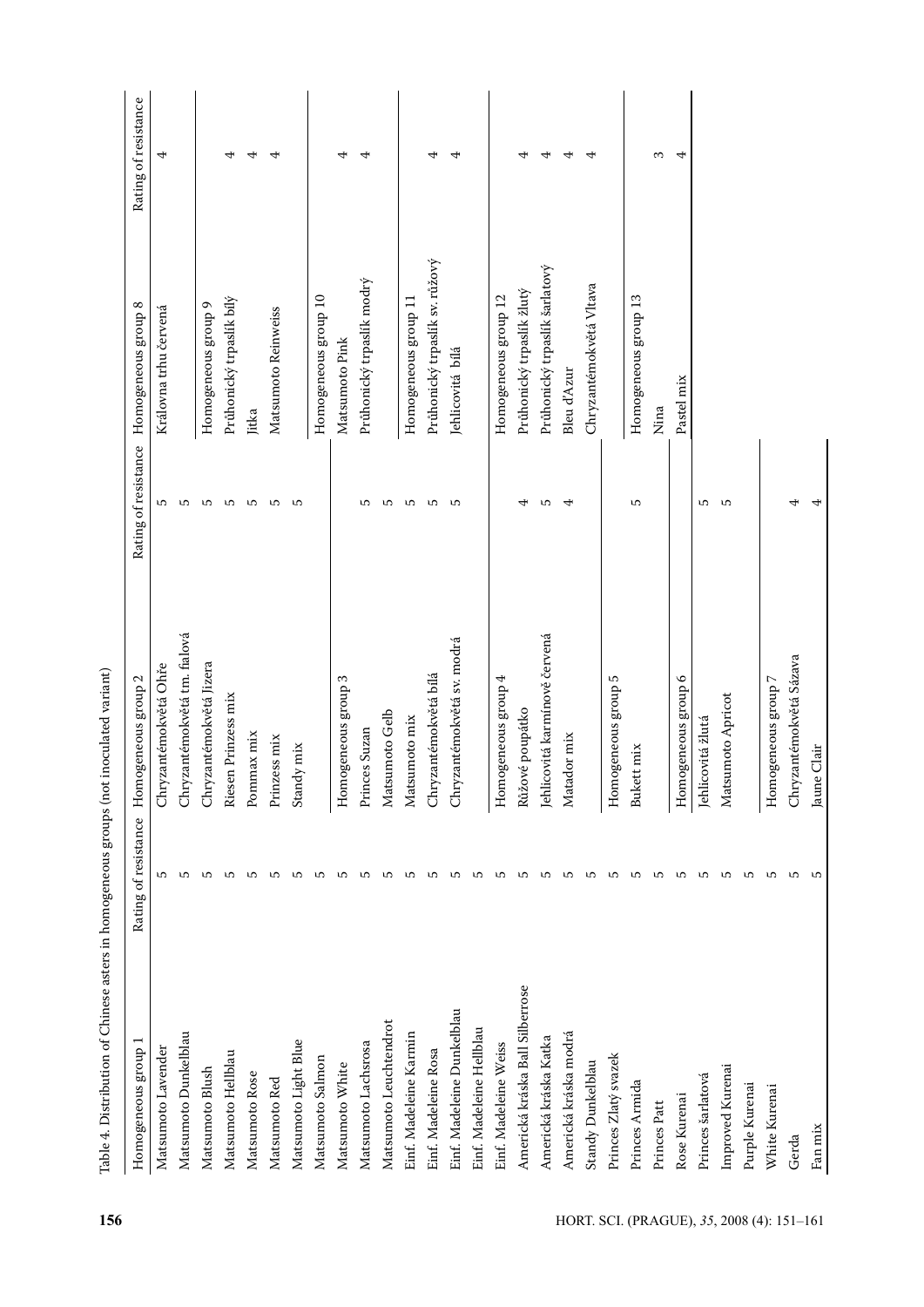

2. Cluster analysis assigns aster varieties to homogeneous groups using data from natural infections

was constructed using UPGMA cluster analysis. Clusters are relatively homogeneous (Fig. 2). The cultivars are divided into clusters according to similar values of achieved resistance in conditions of the area with natural contents of pathogenic elements. In the separate clusters there are cultivars with the same or similar level of resistance or susceptibility to *FOC*.

The infection pressure from *FOC* in the un-inoculated group of plants differed from that of the artificially inoculated plants; during the whole period of

testing there was only one significant natural infection period in each year, not two (Table 5).

A highly significant correlation was found between the inoculated group and the un-inoculated group in all the years of testing, which means that the results from both groups were very similar. The significant differences in the losses of plants of individual cultivars between both groups and among the years were confirmed by the analysis of variance and evaluated using *U*-tests. The results show that there are statisti-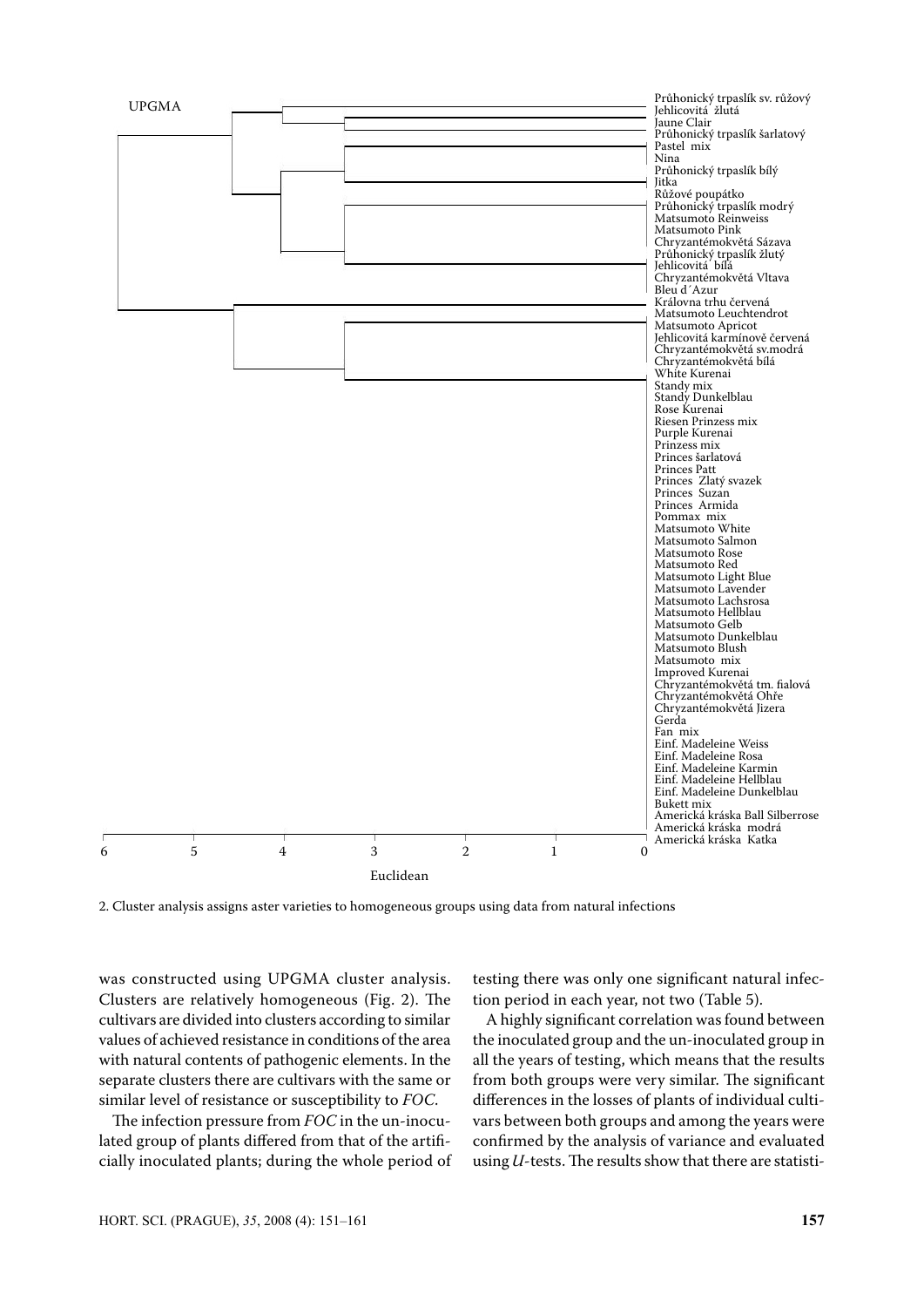cal differences between both groups in the individual years of observation.

The last approach for testing the resistance of Chinese asters to *FOC* was the plant pot experiment in the greenhouse. This provides controlled conditions for testing resistance and excludes the undesirable effects of pathogens, local environment and weather. A part of this test was set to assess the pathogen's virulence. The results of individual test periods were different among groups, years and even among individual cultivars; mostly they did not agree with the results from the field experiment (Table 6). In the  $1<sup>st</sup>$  year, the Průhonický trpaslík and Chryzantémokvěté series along with the cultivar Nina displayed the highest level of losses (60–100%) in both groups. The Princes series suffered 100% losses only in the inoculated group, with lower levels of losses (30–60%) in the not inoculated group. The opposite was observed in the case of cultivar Růžové poupátko, a higher level of loss (100%) was found in the not inoculated group and a lower level (35%) in the inoculated group. Cultivars of the Matsumoto series had the lowest level of losses in both groups.

In the  $2<sup>nd</sup>$  year the losses were lower in both groups and the values were relatively similar. Marked differences between cultivars were observed in all groups. The cultivars Matsumoto Apricot, Matsumoto Leuchtendrot, Průhonický trpaslík žlutý, Jehlicovitá žlutá, Gerda, and Chryzantémokvětá Ohře were shown to be the most susceptible (60–100%) in the inoculated group, and the cultivars Matsumoto White, Gaia, Chryzantémokvětá Sázava, Jitka, Princes Patt, Průhonický trpaslík červený and Straussenfeder Dunkelblau were shown to be the most resistant (20–0%). Among the control cultivars, the Matsumoto and Princes series and Jehlicovitá bílá and Jehlicovitá žlutá exhibited the lowest losses, and the cultivars Gerda, Chryzantémokvětá Sázava and Růžové poupátko exhibited the highest.

In the last year the inoculated group was almost completely affected by *FOC*. The level of losses was 100% for almost all cultivars, except Standy Purpurrot, Princes Patt, Princes zlatý svazek, Nina, Chryzantémokvětá Ohře and Chryzantémokvětá Sázava. Moderate losses were recorded in the not

Table 5. Acute infection pressure from *FOC* (not inoculated plants)

| Period of testing | Time of infection pressure. |
|-------------------|-----------------------------|
| $1st$ year (2003) | $18.7 - 24.7$               |
| $2nd$ year (2004) | $11.7 - 24.7$               |
| $3rd$ year (2005) | $11.7 - 17.7$               |

inoculated group. The Matsumoto series had the lowest level of losses (20%) and the cultivars Nina, Princes Zlatý svazek, Standy Dunkelblau, Standy Purpurrot and Chryzantémokvětá Ohře had the highest losses. Other cultivars with minimal or no losses were Einf. Madeleine Karmin, Pompon Hellviolett, Princes Patt and Průhonický trpaslík.

## **DISCUSSION**

The marked susceptibility of certain cultivars of Chinese asters to *Fusarium* has been confirmed under field conditions, as noted in the earlier studies by Hoffmann (1964), Persiel and Lein (1989), KRÁTKÁ and DUŠKOVÁ (1991). We have studied in greater detail the differences in resistance between individual cultivars and groups of varieties. Resistance is a very important characteristic of each cultivar, and is not necessarily linked with membership to any particular series or group of coloured cultivars. This is demonstrated by the Matsumoto, Princes and the Chryzantémokvěté cultivars. On the basis of current knowledge, the resistance or susceptibility is not linked to any phenotypical character (such as height, colour and type of flower growth). Several authors have identified a clear relationship between the resistance of some cultivars and Ca<sup>+</sup> and Mg+ contents in their stems, but the influence of anthocyanins and phenolic compounds has not been confirmed. The results show that susceptible cultivars can occur in all groups. Maurer and Maurer (1984) argued that the poor plant breeding produces poor results. This theory is supported by the fact that during the resistance testing there were almost no observed plants showing different shape, type of growth or shade of colour in the flowers. Under field conditions, plant susceptibility or resistance to disease is linked to the concentration of pathogen in the soil, and probably depends also on the time probably depends on the time taken to reach these harmful concentrations take place. KRÁTKÁ and Dušková (1991) documented that the reactions of plants to the presence of a pathogen differ with the season of year in which testing takes place; it appears that the length of the day is one of the essential environmental factors.

## **CONCLUSION**

On the basis of these experiments it is possible to say that the selection of Chinese asters which are tolerant, or even resistant to *FOC* from the existing, extensive range of cultivars is definitely possible. A significant number of varieties were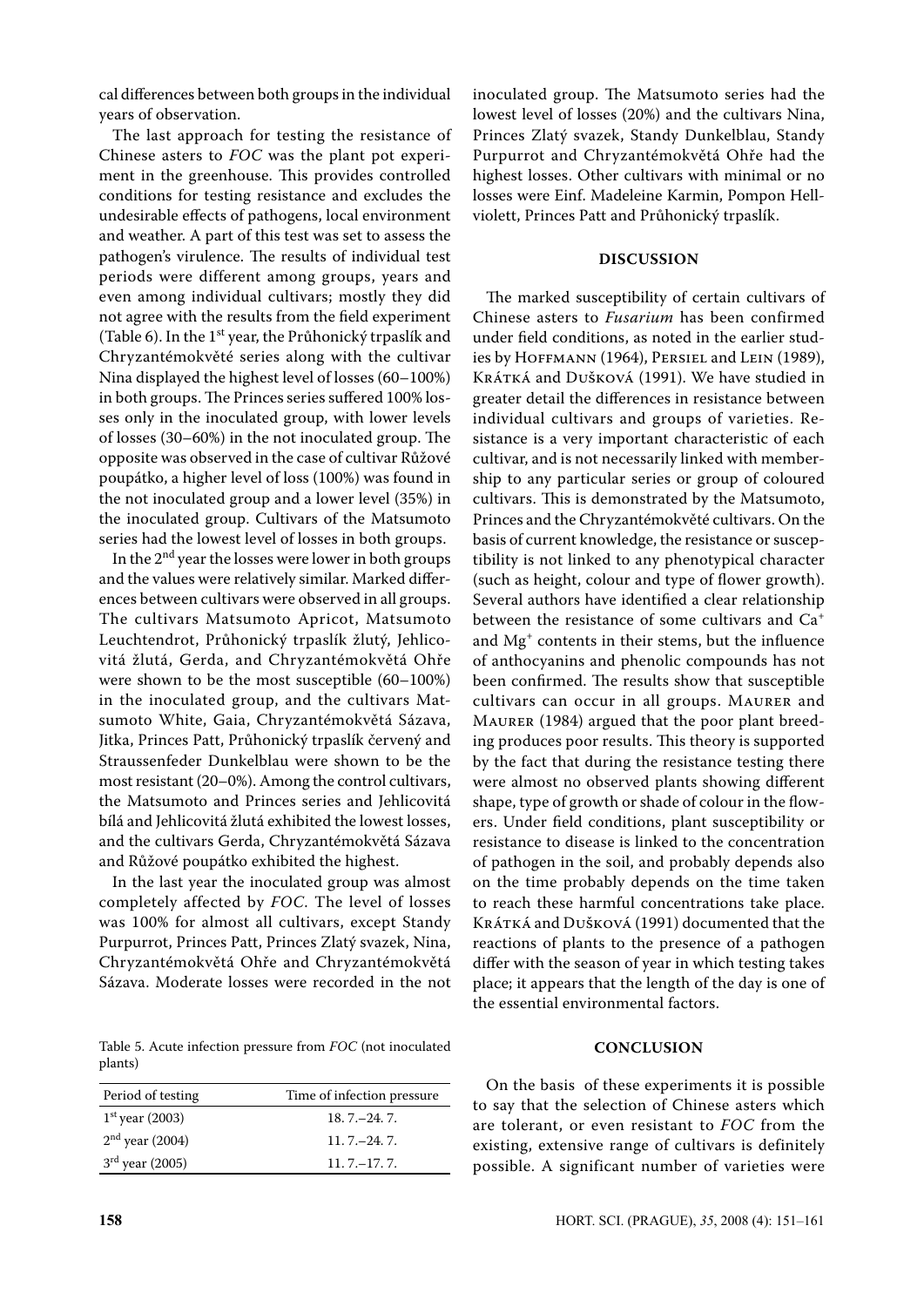| I. year/cultivars          | Rating of resistance | II. year/cultivars              | Rating of resistance | III. year/cultivars            | Rating of resistance |
|----------------------------|----------------------|---------------------------------|----------------------|--------------------------------|----------------------|
| Blanche                    |                      | Americká kráska Ball Silberrose | S                    | Einf. Madeleine Karmin         |                      |
| Bleu d'Azur                |                      | Gaia                            | ص                    | Chryzantémokvětá Ohře          | $\mathbf{\sim}$      |
| <b>Bleu Foncé</b>          |                      | Gerda                           |                      | Chryzantémokvětá Sázava        |                      |
| Gerda                      |                      | Chryzantémokvětá Jizera         |                      | Chryzantémokvětá sv. modrá     |                      |
| Chryzantémokvětá bílá      |                      | Chryzantémokvětá Ohře           |                      | Jehlicovitá žlutá              |                      |
| Chryzantémokvětá Ohře      |                      | Chryzantémokvětá Sázava         |                      | Jehlicovitá karmínově červená  |                      |
| Chryzantémokvětá sv. modrá |                      | Jehlicovitá bílá                |                      | Královna trhu bílá             |                      |
| Chryzantémokvětá Vltava    |                      | Jehlicovitá žlutá               |                      | Matsumoto Gelb                 |                      |
| Jaune Clair                | $\sim$               | Jitka                           |                      | Matsumoto Hellblau             |                      |
| Jitka                      |                      | Královna trhu bílá              |                      | Matsumoto Pink                 |                      |
| Matsumoto Dunkelblau       | 4                    | Matsumoto Apricot               |                      | Matsumoto Reinweiss            |                      |
| Matsumoto Gelb             | 5                    | Matsumoto Leuchtendrot          |                      | Matsumoto Salmon               |                      |
| Matsumoto Red              | S                    | Matsumoto White                 |                      | Matsumoto White                |                      |
| Matsumoto White            | ₹                    | Princes Armida                  |                      | Nina                           |                      |
| Nina                       |                      | Princes Suzan                   |                      | Pompon Hellviolett             |                      |
| Princes Armida             |                      | Princes Patt                    | ص                    | Pompon Weis                    |                      |
| Princes Suzan              |                      | Princes šarlatová               |                      | Princes Suzan                  |                      |
| Princes Patt               |                      | Průhonický trpaslík bílý        |                      | Princes Zlatý svazek           |                      |
| Princes šarlatová          |                      | Průhonický trpaslík modrý       | S                    | Princes Patt                   |                      |
| Průhonický trpaslík bílý   |                      | Průhonický trpaslík sv. růžový  |                      | Průhonický trpaslík modrý      |                      |
| Průhonický trpaslík modrý  |                      | Průhonický trpaslík šarlatový   | ഥ                    | Průhonický trpaslík sv. růžový |                      |
| Rose Salmon                |                      | Průhonický trpaslík žlutý       |                      | Průhonický trpaslík šarlatový  |                      |
| Rose Vif                   |                      | Růžové poupátko                 | ∞                    | Průhonický trpaslík žlutý      |                      |
| Rouge Sang Foncé           | $\mathbf{\Omega}$    | Straussenfeder Dunkelblau       | 5                    | Standy Dunkelblau              |                      |
| Růžové poupátko            | ₹                    | Straussenfeder Hellblau         | S                    | Standy Purpurrot               |                      |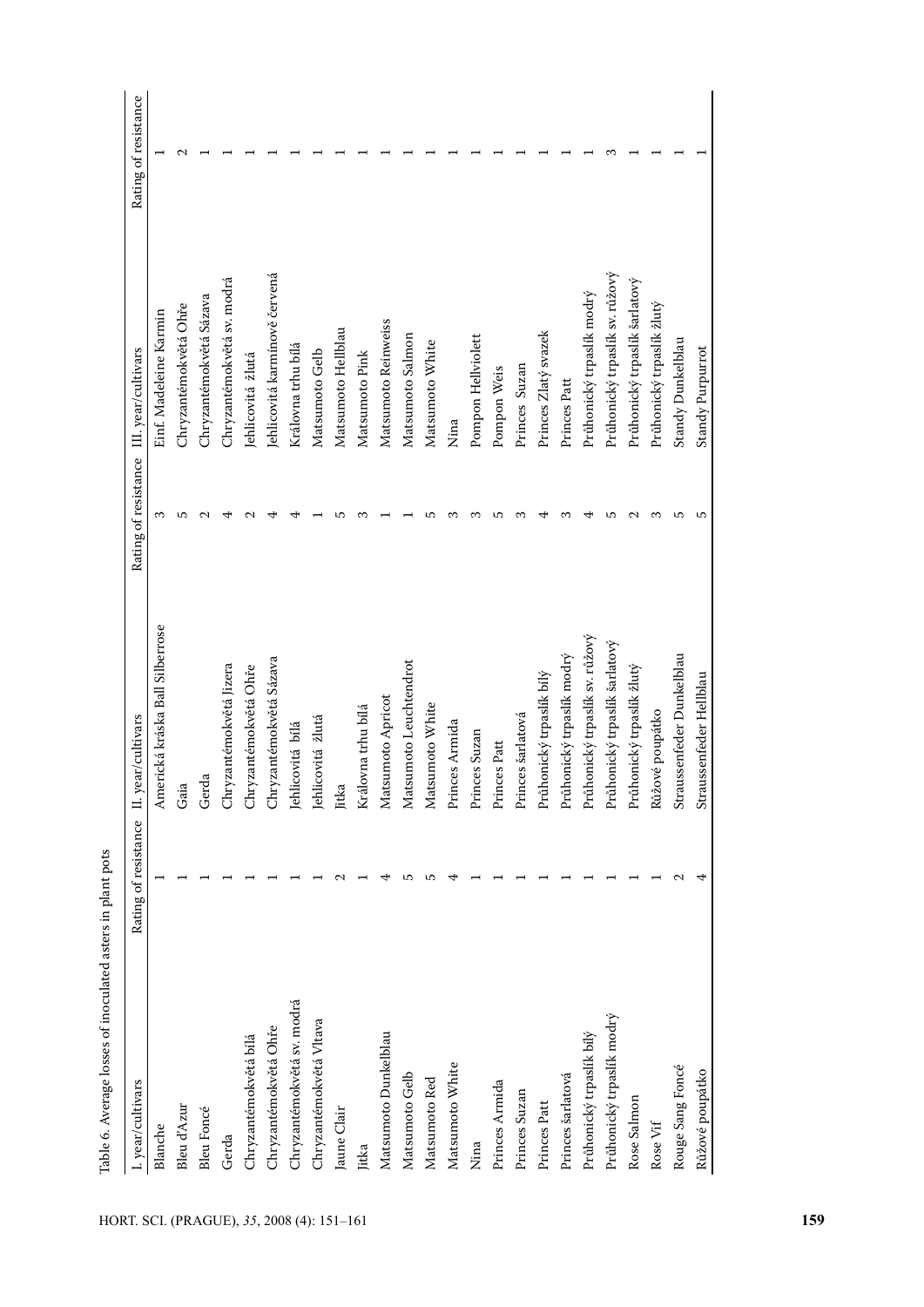identified as having highly tolerant (or even resistant) to *FOC* infections, while others exhibited a variable response and some were sensitive or even very susceptible. 38% of the 63 varieties subjected to statistical analysis showed high tolerance to artificial inoculations with *FOC*. This figure rose to 73% when the plants were exposed to natural infections under field conditions. It is therefore evident that the tolerance of the cultivars is closely linked to the growing conditions and the levels of pathogenic organisms in their environment. In general, the most resistant were the cultivars with simple flowers, which are phenotypically the most similar to the original botanical species. In conclusion, it is possible to recommend the members of the Einf. Madeleine group, and some of the Matsumoto and Princes groups, as cultivars with a high resistance to *FOC* and hence suitable both for breeding purposes and general cultivation.

The results of this study will be useful for the selection of cultivars suitable for horticultural production and also for breeding of new cultivars with higher levels of resistance to *Fusarium* wilt.

#### **R e f e r e n c e s**

- HOFFMANN G.M., 1964. Untersuchungen über die Fusariumwelke der Aster (*Callistephus chinensis* Nees). Die Gartenbauwissenschaft, *28*: 319–358.
- KRÁTKÁ J., DUŠKOVÁ E., 1991. Hodnocení odolnosti odrůd astry čínské (*Callistephus chinensis*) k *Fusarium oxysporum* f. sp. *callistephi*. Ochrana rostlin, *27*: 127–135.
- MAURER J., MAURER M., 1984. Kurzer Bericht über den Versuch CAL 1-83 *Callistephus*-*Fusarium*. Osnabrück, Fachhochschule: 35–45.
- MOLINA-RODRIGUÉZ M.C., MEDINA I., VILA-TORRES L.M., CUARTERO J.M., 2003. Vascular colonization patterns in susceptible and resistant tomato cultivars inoculated with *Fusarium oxysporum* f. sp. *lycopersici* races 0 and 1. Plant Pathology, *52*: 199–203.
- NOVÁKOVÁ A., 1998. Estimation of new hybrid material of *Callistephus chinensis* Nees. resistant to *Fusarium oxyspo*rum f. sp. *callistephi*. 1<sup>st</sup> International Meeting of Young Scientist in Horticulture in Lednice. Lednice, Faculty of Horticulture: 67.
- PERSIEL F., LEIN H., 1989. Untersuchungen zur Resistenz von Sommerastern, *Callistephus chinensis*, gegen *Fusarium oxysporum* f. sp. *callistephi*. Zeitschrift für Pflanzenkrankheiten und Pflanzenschutz, *96*: 47–59.
- PRŮCHOVÁ A., 1970. Libochovický sortiment čínských aster – *Callistephus chinensis* Nees. Vědecké práce Výzkumného ústavu okrasného zahradnictví v Průhonicích, č. 5: 207–260.
- PRŮCHOVÁ A., 1972. Čínské astry. Praha, Tisková, ediční a propagační služba: 5–84.
- STUCHLÍKOVÁ E., KOVÁČIKOVÁ E., 1993. Šlechtění pšenice k fuzariózám. Genetika a šlechtění, *29*: 138–160.
- SZCZECH M.M., 1999. Suppressiveness of vermicompost against *Fusarium* wilt of *Tomato.* Journal of Phytopathology, *147*: 155–161.

Received for publication February 20, 2008 Accepted after corrections July 3, 2008

# **Vyhodnocení odolnosti čínských aster (***Callistephus chinensis* **Nees.) k fuzariovému vadnutí (***Fusarium oxysporum* **f. sp***. callistephi* **(Beach) Snyder and Hansen) pomocí umělé inokulace**

**ABSTRAKT**: Trvalý problém při pěstování čínských aster je jejich citlivost k houbovým patogenům *Fusarium oxysporum* f*.* sp*. callistephi* (Beach) Snyder and Hansen (*FOC*) a *Verticilium alboatrum* Reinke *et* Berth., které vyvolávají vadnutí rostlin. Odolnost čínských aster k fuzariovému vadnutí byla testována pomocí inokulace kořenového systému. Směs izolátů fuzaria byla připravena v koncentracích patogenních propagulí 10 $^{4}$ –10 $^{9}$ /l. Ve třech po sobě následujících letech bylo hodnoceno 63 (v prvním roce), 95 (ve druhém roce) a 89 (ve třetím roce) domácích i zahraničních odrůd aster. Zřetelné a statisticky významné rozdíly v úhynech rostlin jak v pokusech po umělých inokulacích, tak i po přirozených infekcích, umožnily rozdělit odrůdy aster z hlediska odolnosti vůči této chorobě do tří skupin. Odrůdy první skupiny mohou být popsány jako odolné. Do této skupiny patří především odrůdy série Einf. Madeleine, dále odrůdy sérií Matsumoto, Americká kráska a několik dalších. Odrůdy druhé skupiny mohou být popsány jako středně odolné. Mezi ně patří odrůdy sérií Chryzantémokvěté a Standy i odrůdy Matsumoto Pink, Princes Armida a Jitka.